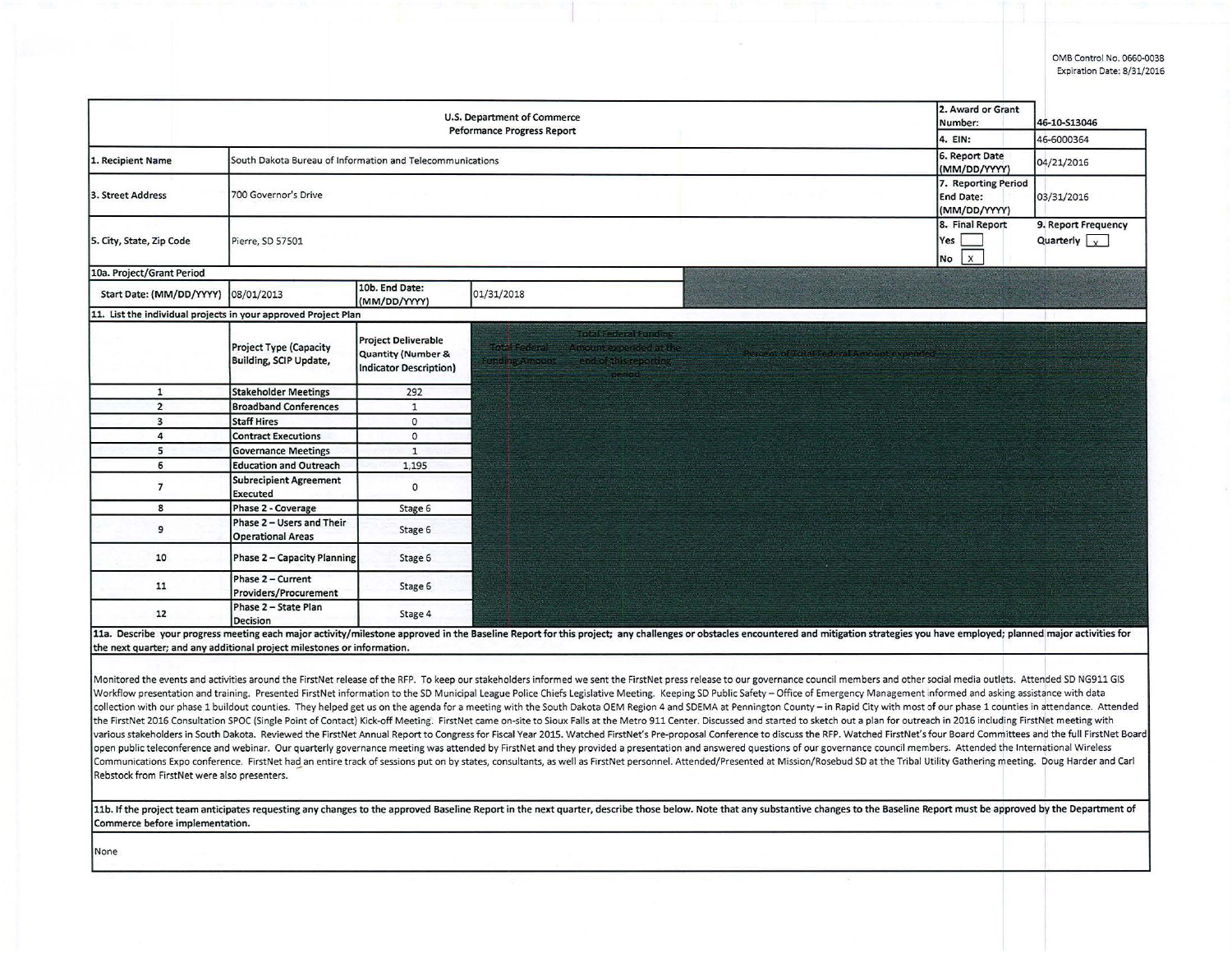## llc. Provide any other information that would be useful to NTIA as it assesses this project's progress.

FirstNet is requesting more indepth outreach and meetings with many stakeholders (Executive level to the potiential street level firstNet user). We still feel that until there is something actionable for their needs we sho their time and limit unecessary meetings.

## 11d. Describe any success stories or best practices you have identified. Please be as specific as possible.

Good opportunity to visit with the county Emergency Managers of our proposed phase 1 buildout counties. Good engagement and interest continues from our goverance council.<br>12. Personnel

## 12. Personnel<br>12a. If the project is not fully staffed, describe how any lack of staffing may impact the project's time line and when the project will be fully staffed.

Our staffing is now at the level we expect for the balance of the project.

| 12b. Staffing Table                                                                                                                   |                                                                                                                                                                                                                         |                                                     |                                                        |                      |                                      |                   |                 |              |                                         |                                          |  |
|---------------------------------------------------------------------------------------------------------------------------------------|-------------------------------------------------------------------------------------------------------------------------------------------------------------------------------------------------------------------------|-----------------------------------------------------|--------------------------------------------------------|----------------------|--------------------------------------|-------------------|-----------------|--------------|-----------------------------------------|------------------------------------------|--|
| <b>Job Title</b>                                                                                                                      | FTE%                                                                                                                                                                                                                    |                                                     | Project (s) Assigned                                   |                      |                                      |                   |                 |              |                                         | Change                                   |  |
| Statewide Project Coordinator                                                                                                         | 20                                                                                                                                                                                                                      |                                                     | Provide oversight of all SLIGP project activities      |                      |                                      |                   |                 |              |                                         |                                          |  |
| Project Manager                                                                                                                       | 100                                                                                                                                                                                                                     |                                                     | Provide daily support for the SLIGP process            |                      |                                      |                   |                 |              |                                         |                                          |  |
| <b>Administrative Staffing</b>                                                                                                        |                                                                                                                                                                                                                         |                                                     |                                                        |                      |                                      |                   |                 |              |                                         |                                          |  |
| Assistant                                                                                                                             | 10                                                                                                                                                                                                                      |                                                     | Provide administrative support for grant management    |                      |                                      |                   |                 |              |                                         |                                          |  |
| Radio System Chief Engineer                                                                                                           | 5                                                                                                                                                                                                                       |                                                     | Provide engineering expertise and staffing for project |                      |                                      |                   |                 |              |                                         |                                          |  |
| <b>Engineering Assistant</b>                                                                                                          | $\circ$                                                                                                                                                                                                                 | Provide administrative support for grant management |                                                        |                      |                                      |                   |                 |              |                                         |                                          |  |
| Program Manager                                                                                                                       | $\Omega$                                                                                                                                                                                                                |                                                     | Provide administrative support for governance process  |                      |                                      |                   |                 |              |                                         |                                          |  |
| 13. Subcontracts (Vendors and/or Subrecipients)                                                                                       |                                                                                                                                                                                                                         |                                                     |                                                        |                      |                                      |                   |                 |              |                                         |                                          |  |
| 13a. Subcontracts Table - Include all subcontractors. The totals from this table must equal the "Subcontracts Total" in Question 14f. |                                                                                                                                                                                                                         |                                                     |                                                        |                      |                                      |                   |                 |              |                                         |                                          |  |
| Name                                                                                                                                  | <b>Subcontract Purpose</b>                                                                                                                                                                                              |                                                     | Type<br>(Vendor/Subrec.)                               | RFP/RFQ Issued (Y/N) | Contract<br><b>Executed</b><br>(Y/N) | <b>Start Date</b> | <b>End Date</b> |              | <b>Total Federal Funds</b><br>Allocated | <b>Total Matching Funds</b><br>Allocated |  |
| Web Development Contractor                                                                                                            | Add Broadband information and associated SLIGP-<br>related survey tools to governance website and the<br>www.PSBN.sd.gov site.                                                                                          |                                                     | Vendor                                                 | $\mathsf{N}$         | N                                    | <b>TBD</b>        | <b>TBD</b>      | \$           | 51,000                                  | \$0                                      |  |
| <b>Regional Consultant</b>                                                                                                            | Align the SD plan with other states and look to utilize<br>regional resources                                                                                                                                           |                                                     | Vendor                                                 | N                    | И                                    | TBD               | <b>TBD</b>      | $\mathsf{S}$ | 180,000                                 | \$0                                      |  |
| BIT Development and/or BIT<br>Social Media/Information<br>Officer                                                                     | Help design materials (i.e. Infographics, brochures,<br>etc.). May also utilize some of their time to review<br>printed articles (newsletters, press releases, etc.)                                                    |                                                     | Vendor                                                 | N                    | N                                    | TBD               | <b>TBD</b>      | Ś            | 30,000                                  | \$0                                      |  |
| <b>BIT GIS Expertise:</b>                                                                                                             | Their expertise will be needed to sort through the data<br>provided by FirstNet for coverage baseline information Vendor<br>to help determine phase plans for the state plan.                                           |                                                     |                                                        | N                    | N                                    | TBD               | <b>TBD</b>      | Ś            | 30,000                                  | SO <sub>2</sub>                          |  |
| State Plan Contractor                                                                                                                 | Help review and analyze the draft state plan for South<br>Dakota once received from FirstNet. Help determine<br>recommendations for opt-in/opt-out for Governor's<br>office based on the final State plan from FirstNet |                                                     | Vendor                                                 | N                    | N                                    | <b>TBD</b>        | <b>TBD</b>      | \$           | 140,000                                 | \$0                                      |  |
| Data Collection Contractor                                                                                                            | Help coordinate Phase 2 data and assist us in<br>coordinating a product to return to FirstNet. Cost<br>estimate based on "Statements of Work"proposals<br>from contractors                                              |                                                     | Vendor                                                 | Ν                    | N                                    | <b>TBD</b>        | <b>TBD</b>      | \$           | 120,000                                 | \$0                                      |  |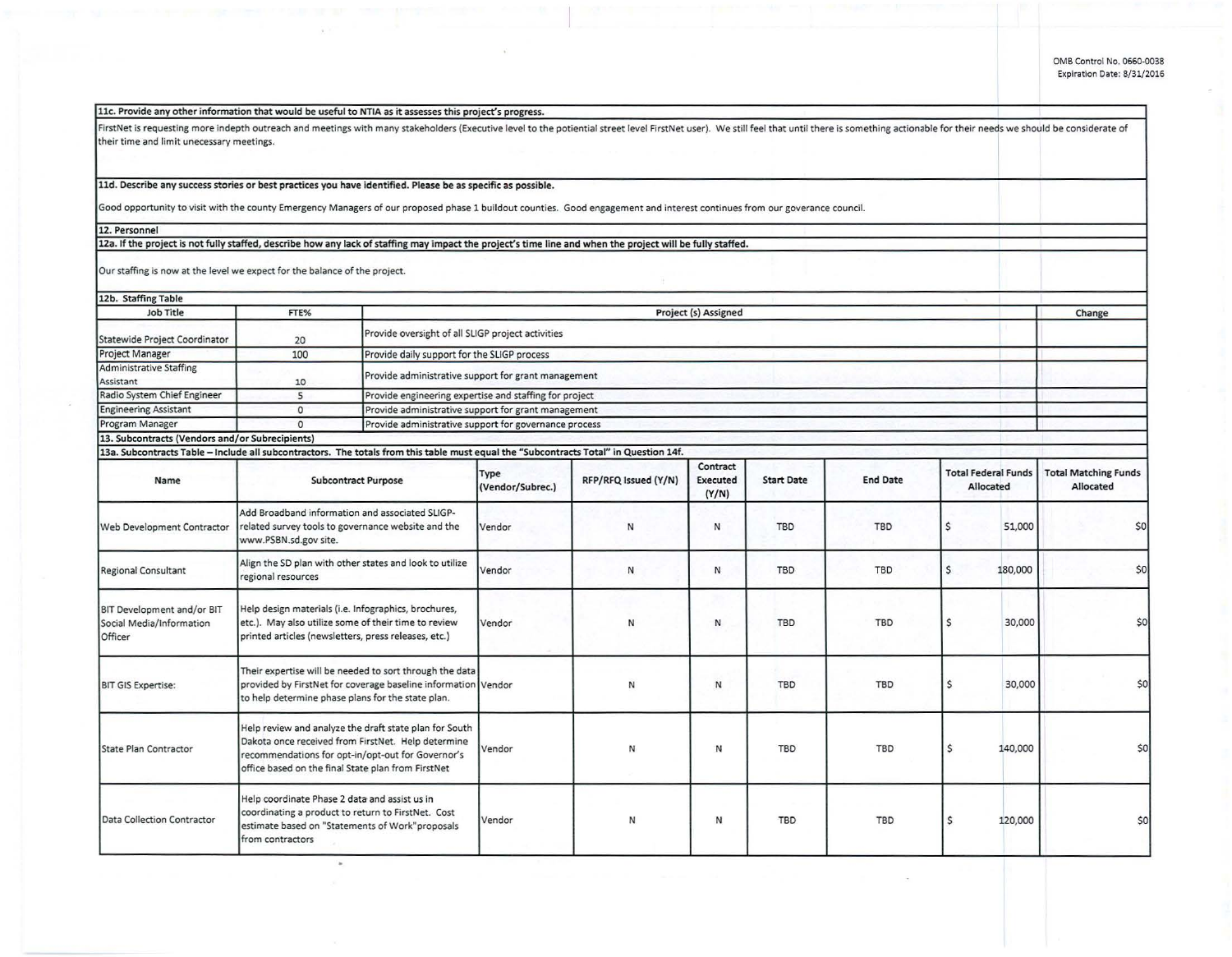OMB Control No. 0660-0038 Expiration Date: 8/31/2016

| Phase 2 Tools                                                | Certain expertise may be needed for Phase 2.<br>Specifically data collection may require special tools as vendor<br>those requirements are developed and changed to<br>meet the needs of FirstNet. |  | <b>TBD</b> | <b>TBD</b> | 60,000 | \$25,440 |
|--------------------------------------------------------------|----------------------------------------------------------------------------------------------------------------------------------------------------------------------------------------------------|--|------------|------------|--------|----------|
|                                                              | 13b. Describe any challenges encountered with vendors and/or subrecipients.                                                                                                                        |  |            |            |        |          |
| BIT work is charge and contractural with no formal contract. |                                                                                                                                                                                                    |  |            |            |        |          |

 $\sim$ 

 $\eta$ 

 $\mathcal{G}_{\mathbf{R}}$  .

 $\mathcal{S}$